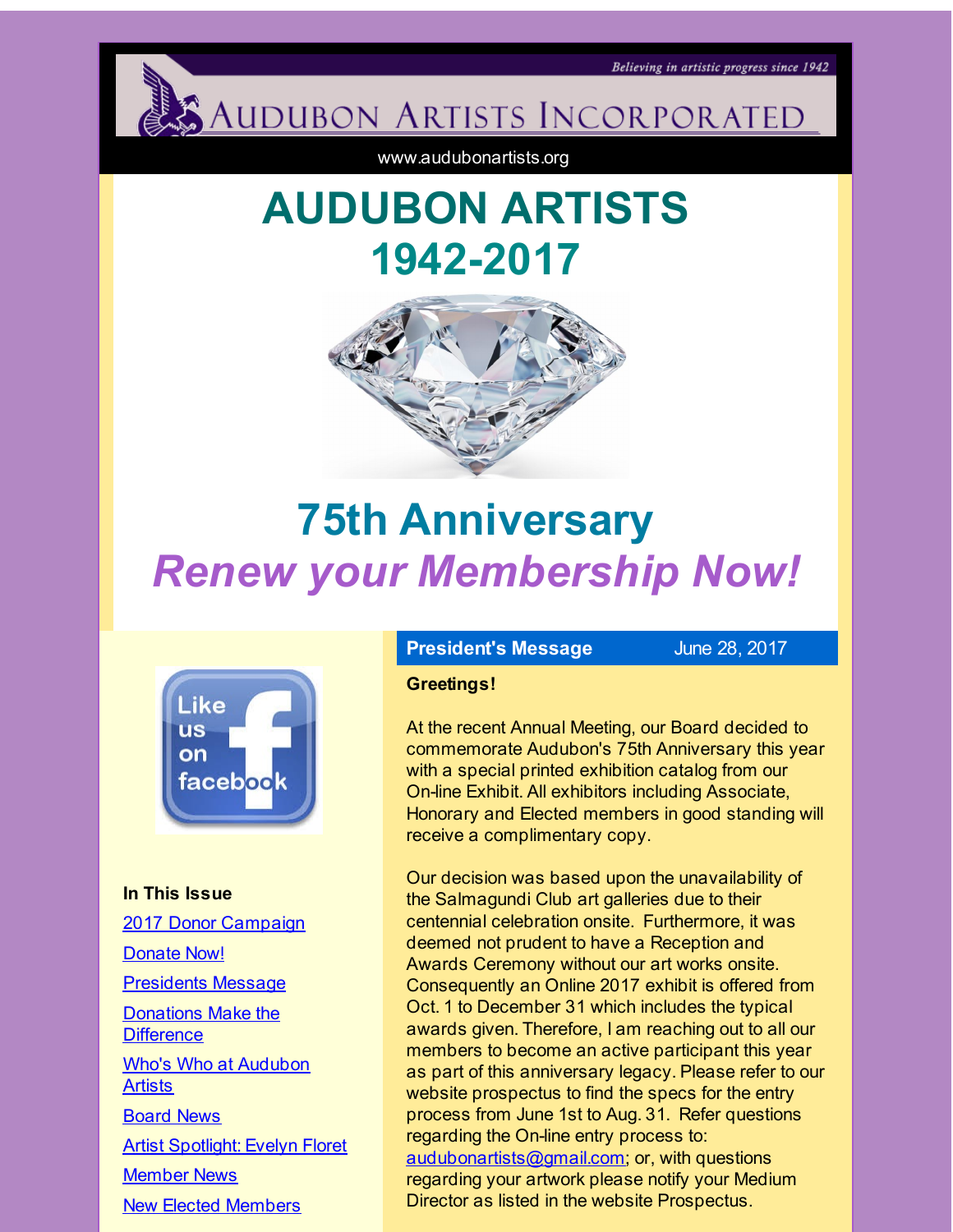#### [Submit](#page-0-0) News

#### **Quick Links**

our [website](http://r20.rs6.net/tn.jsp?f=001jJ5FWilId9zhwJpOPnLiVn_pcKT73QXRYNZ7Cs6aoS5TxU6D9PuaXzuhtKNIjYfpmOTKyIESfj3YxyQFNi0yZJHQ2u6r36Ro2NND1OBIZQ_qNweyDhi9cJ474o45dTV8BsPqVNAhLgGJW8BbEHg9uixsTfg-9O5qKpGtGE-3LSJDXPDrY84BUw==&c=&ch=)

**Renew Online Today!** 

[Click](http://r20.rs6.net/tn.jsp?f=001jJ5FWilId9zhwJpOPnLiVn_pcKT73QXRYNZ7Cs6aoS5TxU6D9PuaX31EHSeR8ZtBdL-fCmQ8oTfW8B-OxR2hKsE5GwTfPdJ6J3XiDSx8fpaPXQGX5CrPpEoISitDuiLirw_1aUePx90f_mGToQK4Uu1Iq6PEj1UD8yNsrvCo6zBDxSyJdOR5QPx-Rx5dPaAOUsmS6Fn6rUE=&c=&ch=) here!

#### **2017 DONOR CAMPAIGN**

**A great big thank you to tour Donors. Your donations are very much appreciated. They help us provide the Audubon Artists Gold and Silver Awards for the Annual Exhibit, and defray some of the costs associated with running a respected and vibrant national art organization. Our donors will be listed in each newsletter and on our website. To make a donation, please go to the [Checkout](http://r20.rs6.net/tn.jsp?f=001jJ5FWilId9zhwJpOPnLiVn_pcKT73QXRYNZ7Cs6aoS5TxU6D9PuaX29x2rKWY6Y6K4Ug5WTGzW7wfTsruKXGs_GdtcD3g_P8fF-pN3S9OMqyaE3BZpxJOUP-_WlTXh_7OhAD0ySdzSX_ECh6t6AGj5-u1br29EKWSGHKFdu3kVPmq5bENdZII4NiBXE_D0Qa&c=&ch=) link on our website. The Board of Directors thanks you for your generosity.**

**A list of the Award Sponsors who contribute generously for our Annual Awards is also listed on our website (see "2016 Awards and Sponsors" link). If you would like to provide an award, please contact Vincent Nardone, President (nardoneart@comcast.net).**

Planning is underway with our Anniversary Committee and Exhibition Catalog Designer to lay out the context for this historic publication as follows:

- All Exhibiting Art Works will be included in full color
- Award winners will have their images displayed & documented
- Historic photos from past exhibits and related material will be included
- There will be a section of commentaries from interviews of Honorary Members & longstanding members
- A Timeline will be set up from "then to now"
- Paid Ad full or partial space will be provided for:
	- 1. Local/national art societies & art foundations as sponsors
	- 2. Art Supply corporations & past sponsors
	- 3. Audubon member artists for art display, workshops, website connections, etc.

Please contact Evelyn Floret, Anniversary Planning Chair (evelynfloret@gmail.com) or myself (nardoneart@comcast.net) with any inquiries concerning this "catalog". Any discovered historic & vintage documents or photos of Audubon's past are welcomed.

A Donation Section titled: "Catalog Sponsors" in the Checkout Page of the Website, will dedicate those cash donors in Tiers of \$50 Bronze, \$100 Silver and \$200 Gold and documented in this 75th Anniversary historic catalog. Lastly, it's not too late to contact me about on-line sponsorship for a Memorial Award to honor a deceased beloved Audubon member. We are also looking for a sponsor to continue the Richard Pionk Memorial Award in Pastels. Currently, I am searching for a Board replacement as Awards Chair for 2018 and will await your inquiry. In our quest to research pertinent historic documents for this publication, please notify me about donating any exhibit catalog copies for 1942, 43, 44, 47, 49, 58, 77, 82 & 1995 which are missing in our archives.

#### Respectfully,

Vincent J. Nardone, President Audubon Artists Inc. [nardoneart@comcast.net](mailto:nardoneart@comcast.net)

# **Donations Make the Difference**

The Board of Directors wishes to thank all our donors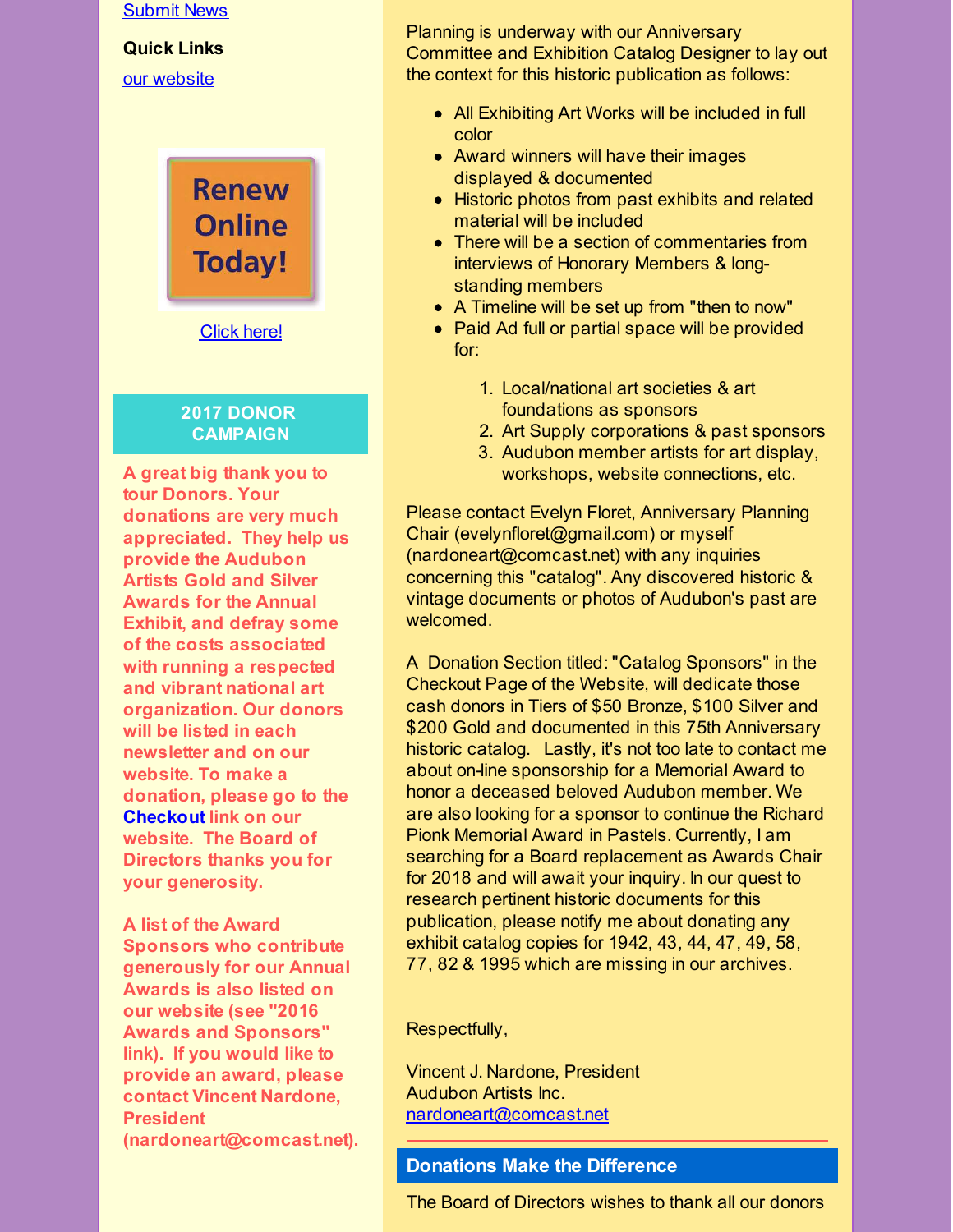### **GOLD DONORS (\$100 AND ABOVE)**

Natalie Becker Buren Gilpin Randy Globus Carol Chase & Tom Jory Nikos Kalamaras Roberta Lin Lai Judith Moroney Vincent Nardone\* Sally Ruddy Christina Sanes\* Tong Wei Zhang

### **SILVER DONORS (UP TO \$100)**

Olivia Alberts Eunice Bronkar JoAnn Coll Donna Corvi Deborah LaFogg Doherty Lisa Holley Juanita Jones Robert Kelly Mona Kirk Suzanne Kissell Geoffrey Leckie Jenny Lin\* Calvin Lynch Arlette Malivernier DeAnn Prosia Claudia Seymour Paula Shipman Molly Stern Barbara Thompson Kenju Urakubo San San Yu

\* Denotes member of the Board of Trustees. These members support Audubon Artists financially in addition to volunteering countless hours to govern our organization.

**PLEASE CONSIDER MAKING A DONATION AT ANY TIME.** AUDUBON ARTISTS, INC. IS A 501C-3 ORGANIZATION.

- those members who contribute to the Annual Donor Campaign and those who sponsor an Annual Award. Donations are needed to fund the 12 awards that Audubon Artists sponsors-Gold (\$500) and Silver (\$300) in each of the 6 media we recognize annually. In addition to the cost of providing these 12 AA awards, we have juror fees, internet and website expenses, Salmagundi Club dues and fees, and other administrative expenses. These costs are burdensome but necessary for our prestigious organization to continue being a leader among national art societies.

Audubon Artists is run by volunteers, including the Medium Directors, Trustees, and Committee Members who donate their very valuable time and, in many cases, fund awards or make donations.

The Board thanks those members who quickly stepped up to our 2017 Donor Campaign and asks all members to consider making a donation. To do so, please go to our website, click on the [Checkout](http://r20.rs6.net/tn.jsp?f=001jJ5FWilId9zhwJpOPnLiVn_pcKT73QXRYNZ7Cs6aoS5TxU6D9PuaX29x2rKWY6Y6K4Ug5WTGzW7wfTsruKXGs_GdtcD3g_P8fF-pN3S9OMqyaE3BZpxJOUP-_WlTXh_7OhAD0ySdzSX_ECh6t6AGj5-u1br29EKWSGHKFdu3kVPmq5bENdZII4NiBXE_D0Qa&c=&ch=) link, and scroll down to the donation section. Donors will be recognized in each newsletter and on the website. See the sidebar for a list of the donors who kicked off this year's campaign.

With many thanks, Vincent Nardone **President** 

# **Who's Who at Audubon Artists**

#### **OFFICERS**

- President: Vincent J. Nardone First Vice President : Evelyn Floret Second Vice President: Miklos Sebek Recording Secretary: Denise Rolland Treasurer: Christina Sanes Elected Membership Coordinator: Carol Ann Chase-Jory Associate Membership Coordinator: Tony Migliaccio
- 

### **MEDIUM DIRECTORS**

Aquamedia: Marie-Paule Martin Collage & Mixed Media: Jeffrey Berman Graphics: Masaaki Noda Oils: Eric Michelson Pastels: **Jenny Lin** Sculpture: **Alexandra Martin** 

# **STANDING COMMITTEE CHAIRS**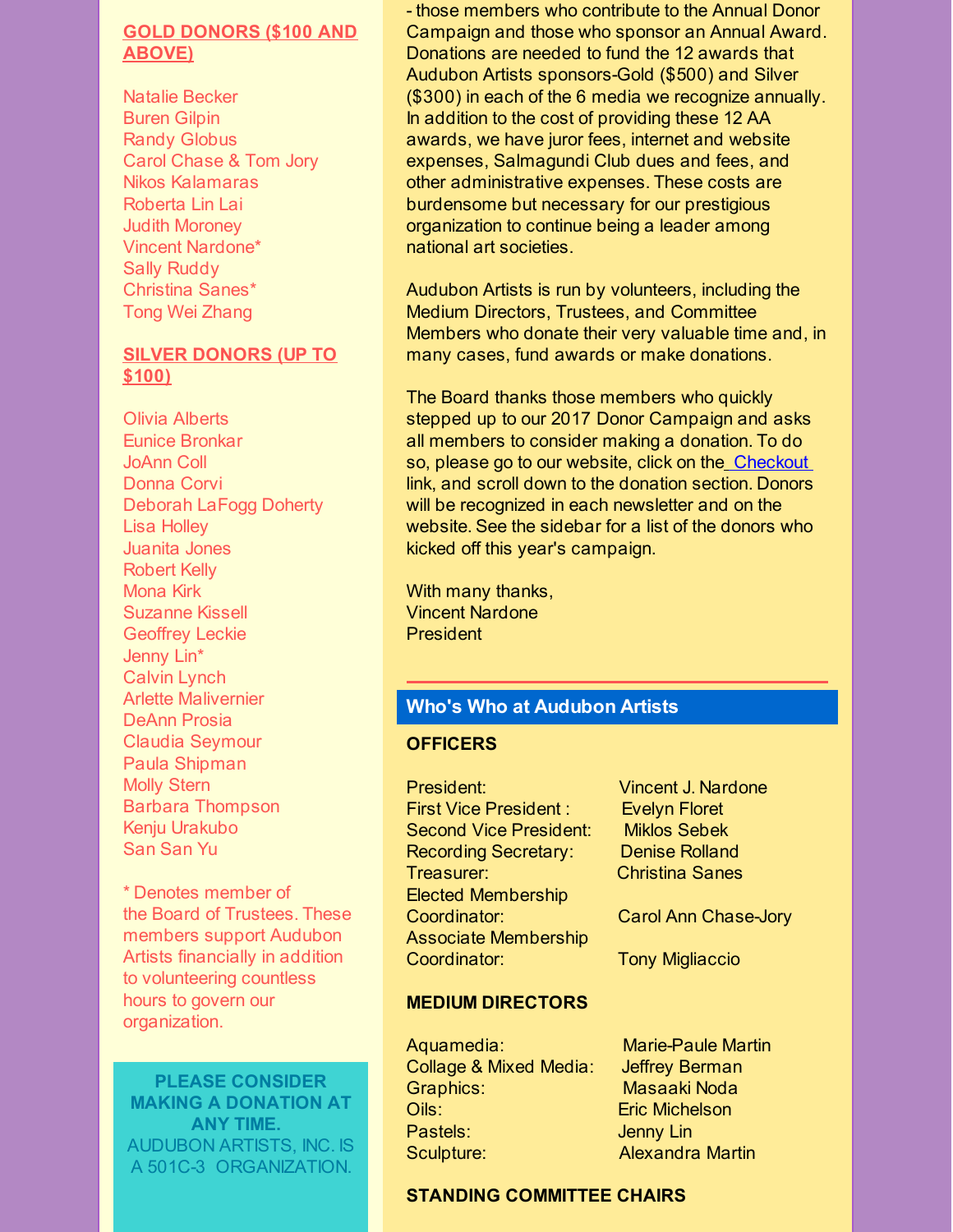

# [Press](http://r20.rs6.net/tn.jsp?f=001jJ5FWilId9zhwJpOPnLiVn_pcKT73QXRYNZ7Cs6aoS5TxU6D9PuaX29x2rKWY6Y6K4Ug5WTGzW7wfTsruKXGs_GdtcD3g_P8fF-pN3S9OMqyaE3BZpxJOUP-_WlTXh_7OhAD0ySdzSX_ECh6t6AGj5-u1br29EKWSGHKFdu3kVPmq5bENdZII4NiBXE_D0Qa&c=&ch=) here!

Your donation will be acknowledged in our Newsletter and on our Website. Again, we thank all our donors.

Advertising: Jason Chang Admissions: Vincent J. Nardone Awards: Susanna Anastasia Exhibition: Miklos Sebek 75th Anniversary Planning Ad Hoc Committee: Evelyn Floret Exhibition Catalog: Joe Villa Financial Oversight: Christina Sanes Reception Hospitality & Entertainment: Tony Migliaccio Newsletter: Patricia Hutchinson Photography: Denise Rolland Salmagundi Junior

Membership Liaison: Susan Brand

# **Board News**

Two important messages from the Board:

#### **IF YOU HAVE NOT ALREADY RENEWED YOUR MEMBERSHIP, RENEW BY JUNE 30, AND SAVE \$15.**

(If you cannot remember if you have already renewed, look on our website and check the "Member Directory" link. We have used a \* next to those members names who have paid their 2017 membership dues.

## **THE EXHIBIT PROPOSAL IS POSTED ON THE WEBSITE - REGISTER BY AUGUST 31**

# **Artist Spotlight: Evelyn Floret**

Evelyn Floret was born in Paris. Her family fled the Nazis and World War II via Portugal and sailed to America. Relatives perished in the Holocaust, cousins and an aunt hid in a Normandy convent, an uncle survived Dachau.

Her family settled in St. Louis, where she was raised. There, she later taught French to her beloved students for two years and then moved to New York for her next passion.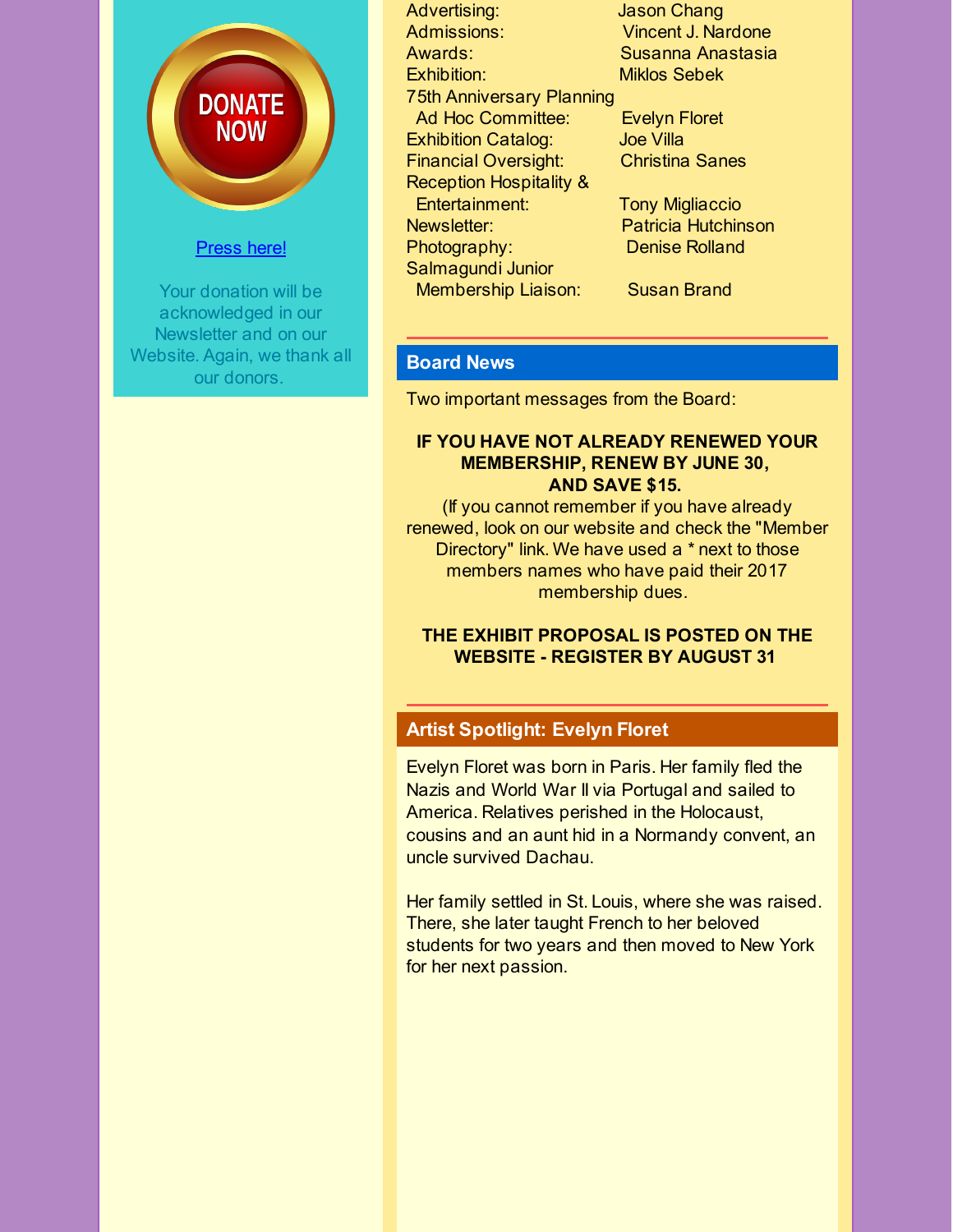

#### **Education**

- Connecticut College
- Washington University, BA, French Literature **Missouri French Teaching Certificate**
- National Academy School of Fine Arts -1995 to 2011 **Three-Year Certificate**
- Art Students League Spring of 2012, resuming this year

In New York she took her first art class in portraiture at the Camera Club. Then she served as film-editing assistant to photographer/filmmaker Arnold Eagle, and studied with other icons: Philippe Halsman, Arnold Newman, and Howard Chapnick of Black Star Photo Agency. As a stringer, Howard arranged for her to meet and present her portfolio to legendary *Life Magazine* photographer John Dominis at *People Magazine*. Dominis, who would become Evelyn's mentor and life partner, was picture editor at *People* for two years after *Life* ceased publication. That introduction led to Evelyn's two decades on *People's* masthead, where her extensively published assignments were shot throughout the United States, France, Africa and Canada. Evelyn's photography was also featured in *Sports Illustrated, Time, Fortune* and *Avenue*.



*Daughters of Malcolm X and Martin Luther King*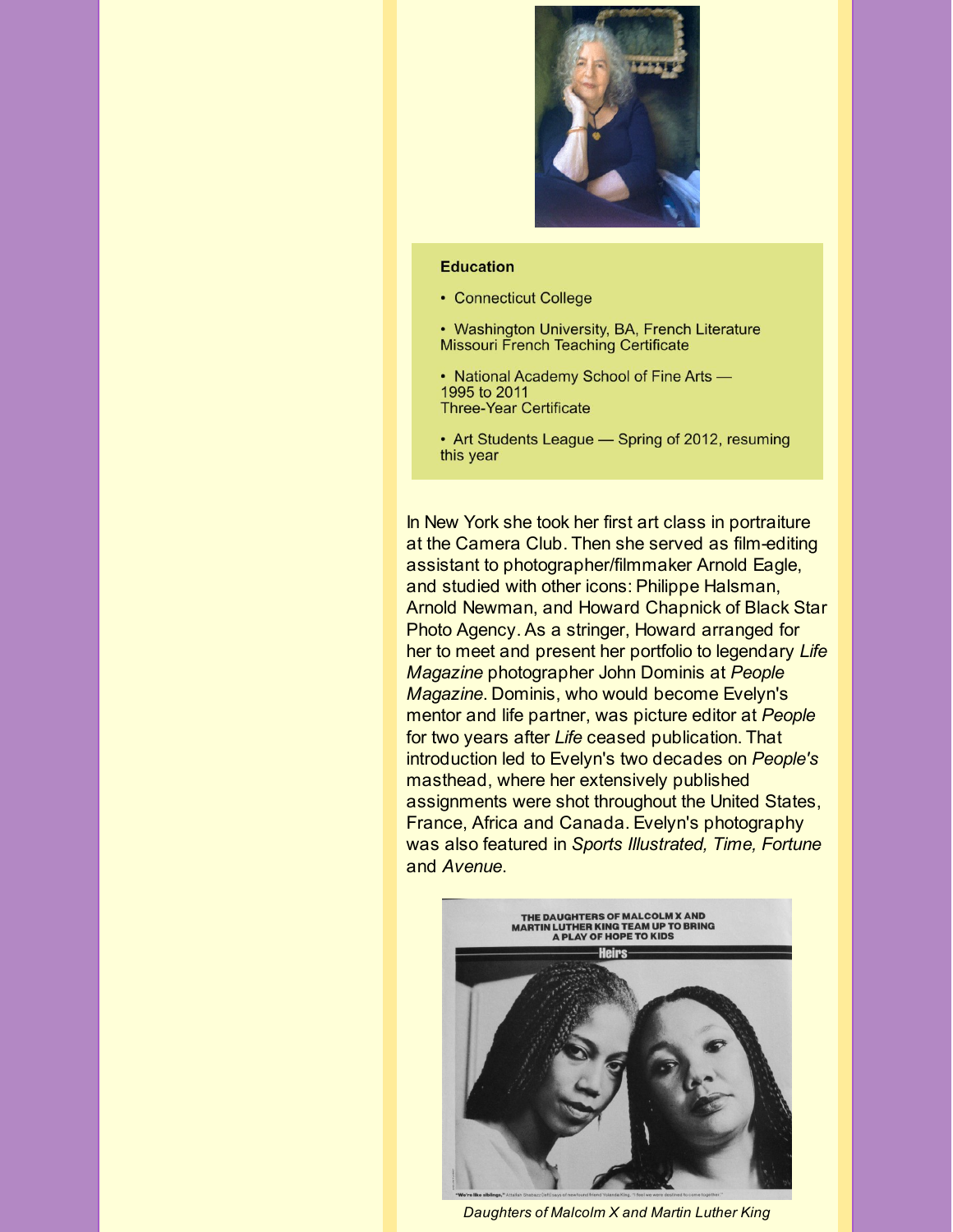by Evelyn Floret (Photo for *People Magazine*)

Then she started to sculpt at the National Academy School with storied sculptor/mentor Anthony Antonios, who remains her mentor to this day. She modeled in clay and cast in bronze.



*Catherine II* by Evelyn Floret Bronze 46" high Photo by John Dominis

Evelyn's first sculpture, *Alice*, won the Ralph Weiler Award in 1995 at the National Academy School. This success was followed by numerous awards, including the Helen Smith Prize for distinction in Sculpture. The Thomas Mooney Traveling Scholarship for her Three-Year Certificate resulted in a trip to France. In Mont-de-Marsan and Paris, she and John Dominis visited the sculptures of Despiau, Wlerick, Bourdelle and Maillol for John to photograph. In Mont-de-Marsan, Despiau and Wlerick sculptures were displayed in unique ancient and quirky sites, such as Despiau's *Adolescence*, shown below in a phone booth. Her resulting National Academy lecture focused on the four sculptors, accompanied by John's photographs. She gave subsequent lectures at the National Academy and Parsons School of Design.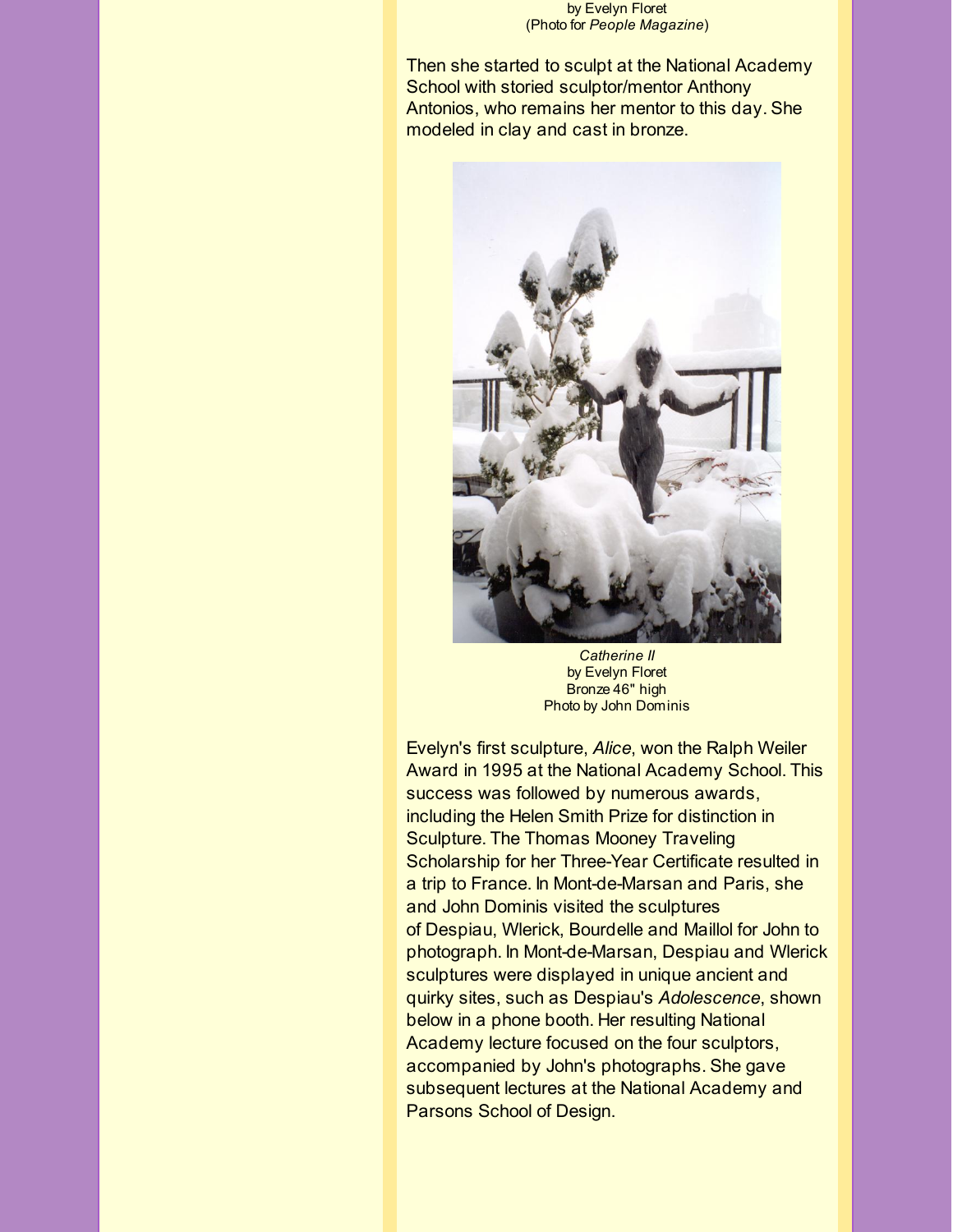

*Adolescence* by Charles Despair Mont-De-Marsan Photo by John Dominis

#### Professional Memberships and venues where her work has appeared

• Audubon Artists, current First Vice President Previous **Sculpture Director** 

- Allied Artists of America
- American Society of Media Photographers
- Society of North American Goldsmiths
- Art Students League
- National Sculpture Society
- United Nations
- Hubert Gallery
- Lincoln Center
- Sundance Gallery
- International Center of Photography
- BBD&O Advertising Agency

The Audubon Artists Gold Medal of Honor in 2003 for *Carmen II* takes pride of place among her awards.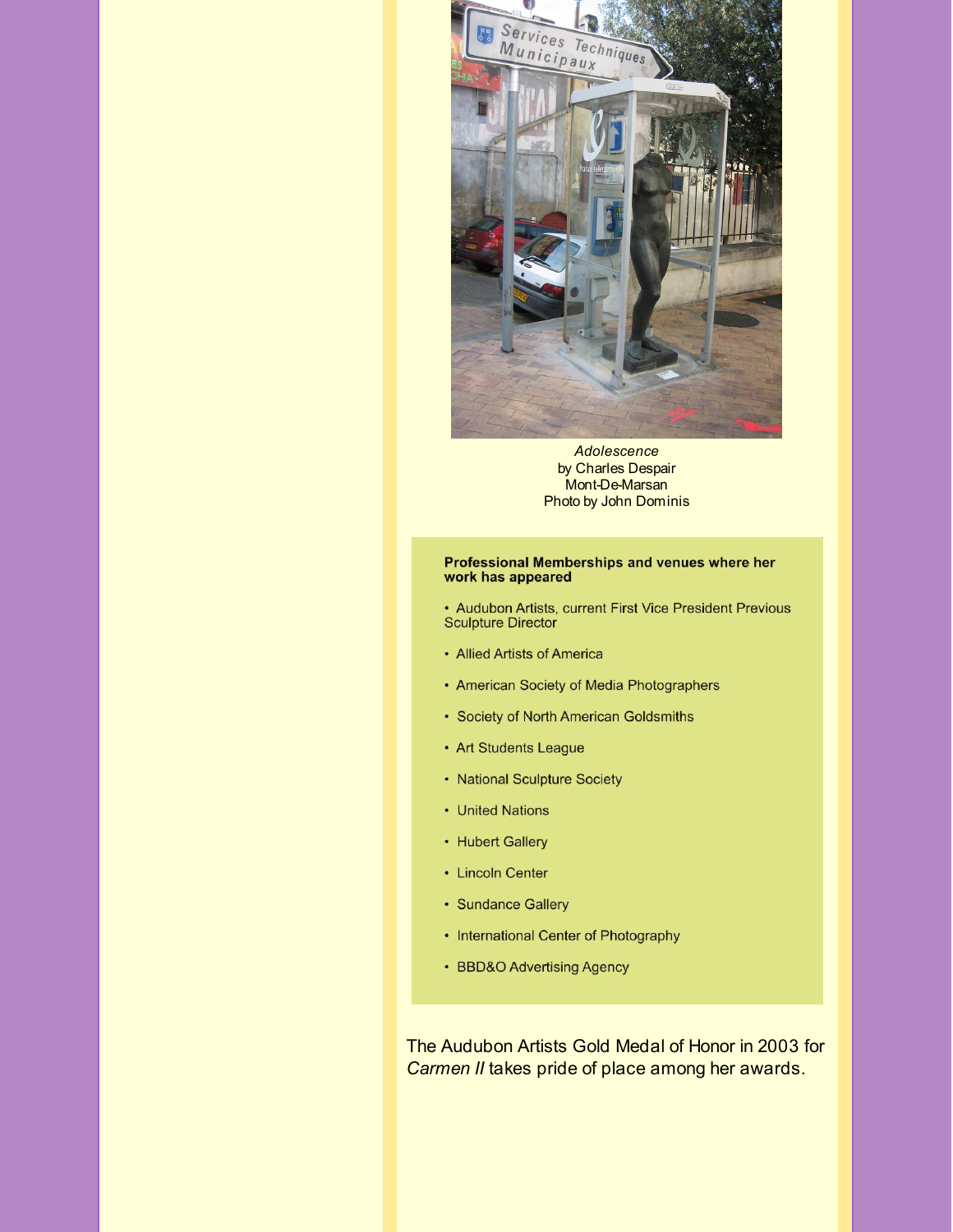

*Carmen II* by Evelyn Floret Bronze 32" high Photo by John Dominis

Evelyn creates sculpture, jewelry, fashion, photography, painting and poetry. She is planning a book on sculpture. Her work in private collections reflects her biggest love, the human form. You can see more on her website, [sculpturezone.com](http://r20.rs6.net/tn.jsp?f=001jJ5FWilId9zhwJpOPnLiVn_pcKT73QXRYNZ7Cs6aoS5TxU6D9PuaX1qfdYtws_FGruX2yMLsMHc__YMKkooYLhWBmnSh1df5XAD17gO-Pcya18TaV1KxU-41VuBA5xr_QaT8zic998HAwz19xuOFUIs9HpxDnKRzve4bFZTeTw1BNUX4zvk_dg==&c=&ch=), functioning under renovation.



*Ring with Rare Japanese Pearl* by Evelyn Floret Cast in 22K gold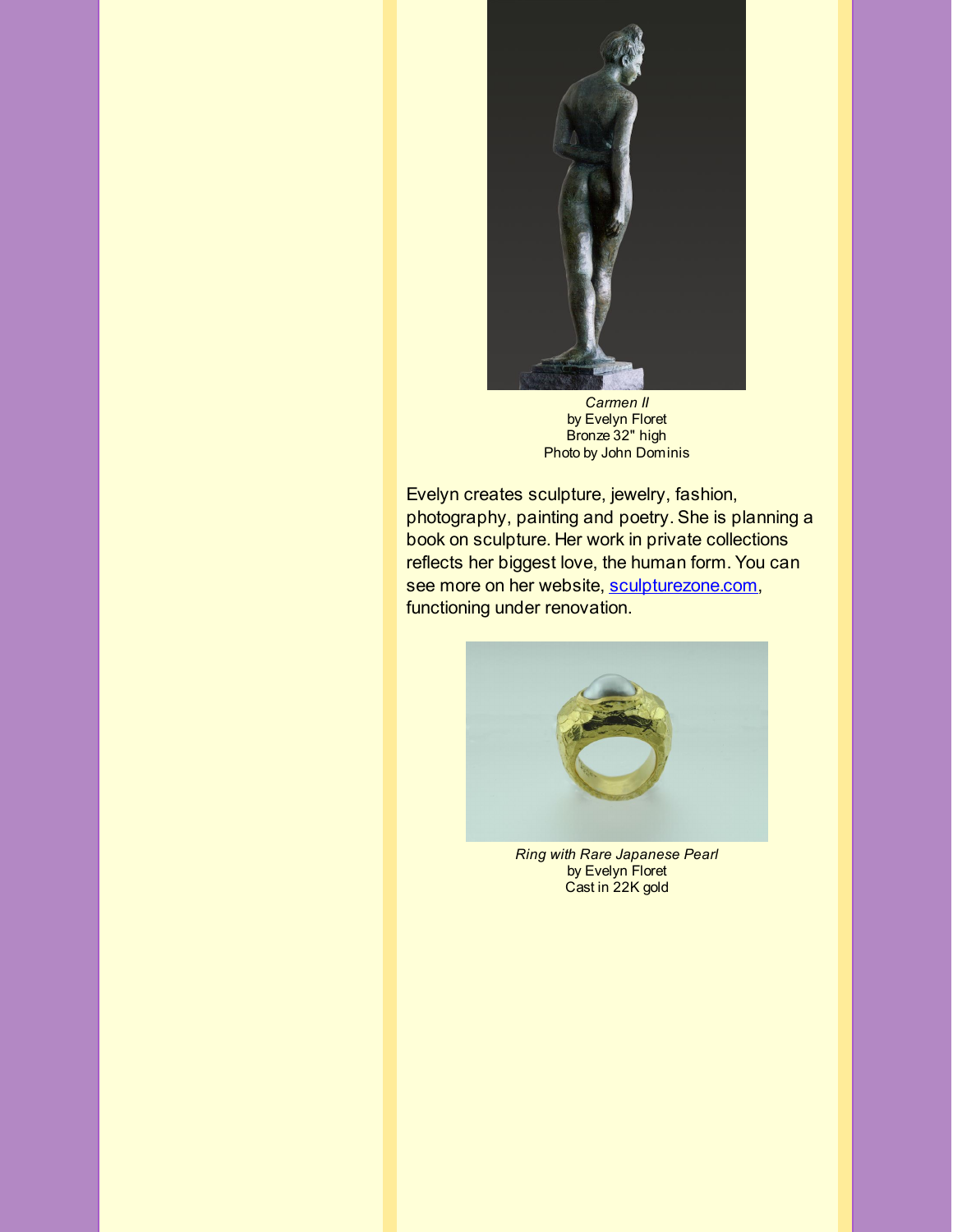

*Portrait of John Dominis* by Evelyn Floret Oil, in progress

# **Member News**

**Yolene Legrand's** oil painting, *Canal d'Avezac, Camp-Perrin, Haiti,* was included in an exhibition titled "Life on the Canal Then by Artists Now." The exhibit commemorates the 200th anniversary of the year construction began on the Erie Canal and illustrates diverse visions of life on canals.



*Canal d'Avezac, Camp-Perrin, Haiti* Oil on Canvas

# **AUDUBON ARTISTS New Elected Members**

AQUAMEDIA

Burchfield, Diana Jaycee, David Jr. Morgan, Pat

**GRAPHICS**